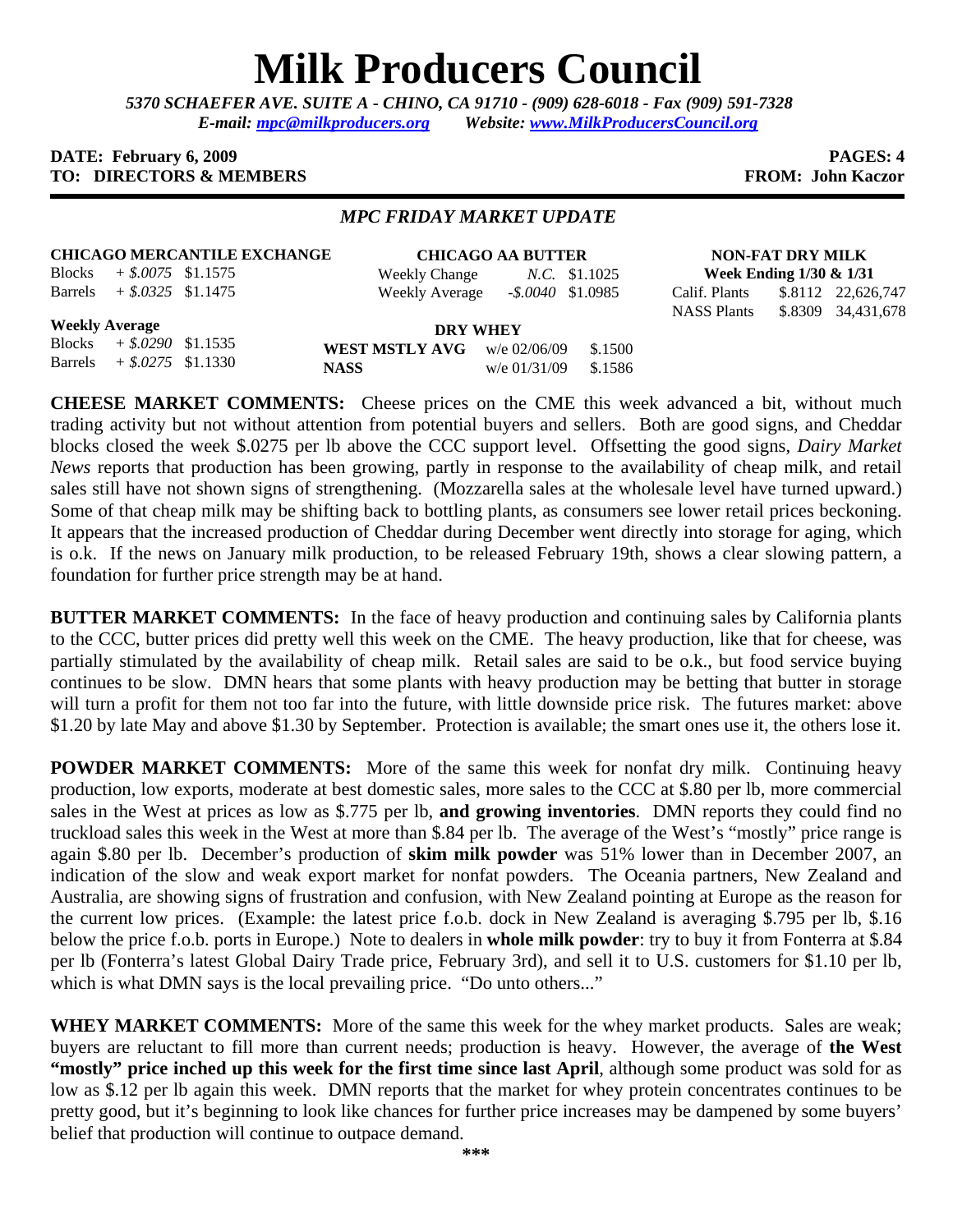### **FRED DOUMA'S PRICE PROJECTIONS…**

**Feb 06 Est: Quota cwt. \$ 11.26 Overbase cwt. \$ 9.56 Cls. 4a cwt. \$ 9.51 Cls. 4b cwt. \$ 9.61 Last Week: Quota cwt. \$ 11.23 Overbase cwt. \$ 9.54 Cls. 4a cwt. \$ 9.37 Cls. 4b cwt. \$ 9.56** 

```
***
```
**DECEMBER RECAP, AND MORE LOOKING AHEAD:** *(By J. Kaczor)* A recent review of December's milk production reported there were 75,000 more cows being milked during the month than the previous December, generating 1.4% more milk. That relatively small percentage increase amounted to an additional 222 million lbs of milk for the month. Because of holiday school closings and cut backs in production of other holiday-related dairy products, normal usage of milk took an expected dip and the surplus was taken up by the country's butter, powder, and cheese plants. Cheese production increased by 9.7 million lbs (1.1%), so the "heavy lifting" occurred in the traditional market clearing sector, butter and powder. Butter production increased by 14.2 million lbs (10.1%), and powder production increased by 27.2 million lbs (18.6%).

With the shrinking of the export market, in terms of volumes and prices, **the industry's practical hope** is for a continuing slowdown in milk production – to where **inventories of unsold products** are reduced to the point where buyers begin to wonder about available supplies. At this point, it doesn't look like we are close, but there are a number of signs that suggest it's not an unreasonable goal. First, current low prices for virtually all dairy products should result in an eventual increase in per capita consumption. Example: the lowest retail price for whole milk this month in northern California is \$2.00 per gallon. Second, producers are likely to continue to aggressively cull marginal cows and reduce feed supplements, resulting in less milk being produced per herd. Third, the current CWT herd retirement is well on its way to removing 184 entire herds, and financial stress is expected to lead an additional substantial number of producers to close down, either voluntarily or involuntarily. Stories about additional partial or full herd reduction actions over the next few months are, at this point, only wishful thinking. Fourth, in response to urgings by a number of industry organizations, there are indications that USDA will begin to use more dairy products in domestic and international hunger-relief programs.

Standing in the way of getting there from here is, first and foremost, the horrid state of the U.S. economy. No one is predicting a quick end to the current deep recession with a recovery in the number of decent jobs that pay decent wages, a turn-around in the housing market, and a re-opening of the credit markets. Second, the amount of nonfat dry milk and butterfat products in storage is very high, and is growing. At the end of January, there is an estimated 80 days worth of production of nonfat dry milk in storage (or on the way to storage once CCC purchases are completed), and close to 25 days worth of butter. With USDA's help, along with consumer participation, there seems to be a reasonable chance that butter and cheese usage, and prices, can strengthen by the end of summer. Less reasonable is the chance for nonfat dry milk prices to recover, unless the "uncommitted" tag is removed from the 160 million lbs presently owned by the CCC that carries a sell-back price \$.88 per lb.

There is a lot to be said for the U.S. dairy industry to get itself back to the point of self-sufficiency, period.

**A NOTE FROM ONE OF OUR READERS:** The following was sent to MPC by **Gary B. Genske, CPA**. Gary is a Partner in Genske, Mulder Co. as well as a dairy producer/owner.

*DO YOU THINK YOU ARE ALL ALONE IN THIS SITUATION? The most frequently asked question by our clients is "How long is this price decline going to last?" Everyone is concerned over the 20% excess supply of heifers and that the C.W.T. program will not be able to retire enough cattle to keep our national dairy herd at the 9 million head level. Today, the total is around 9.3 million head which has resulted in our deteriorating milk situation.* 

*Without a major move by our industry leadership, we have projected an average loss for 2009 for our clients in the 28 largest dairy states, to be around \$1.69 per hundredweight of milk, or about a \$358 loss per milk cow. All*  dairy farms are projected to lose a substantial amount of money in 2009.

*The most troubling factor facing all dairymen in this country is the oversupply of milk that is quickly turned into cheese, butter and powder products that the world markets do not want, but the government will buy at \$9.90 per*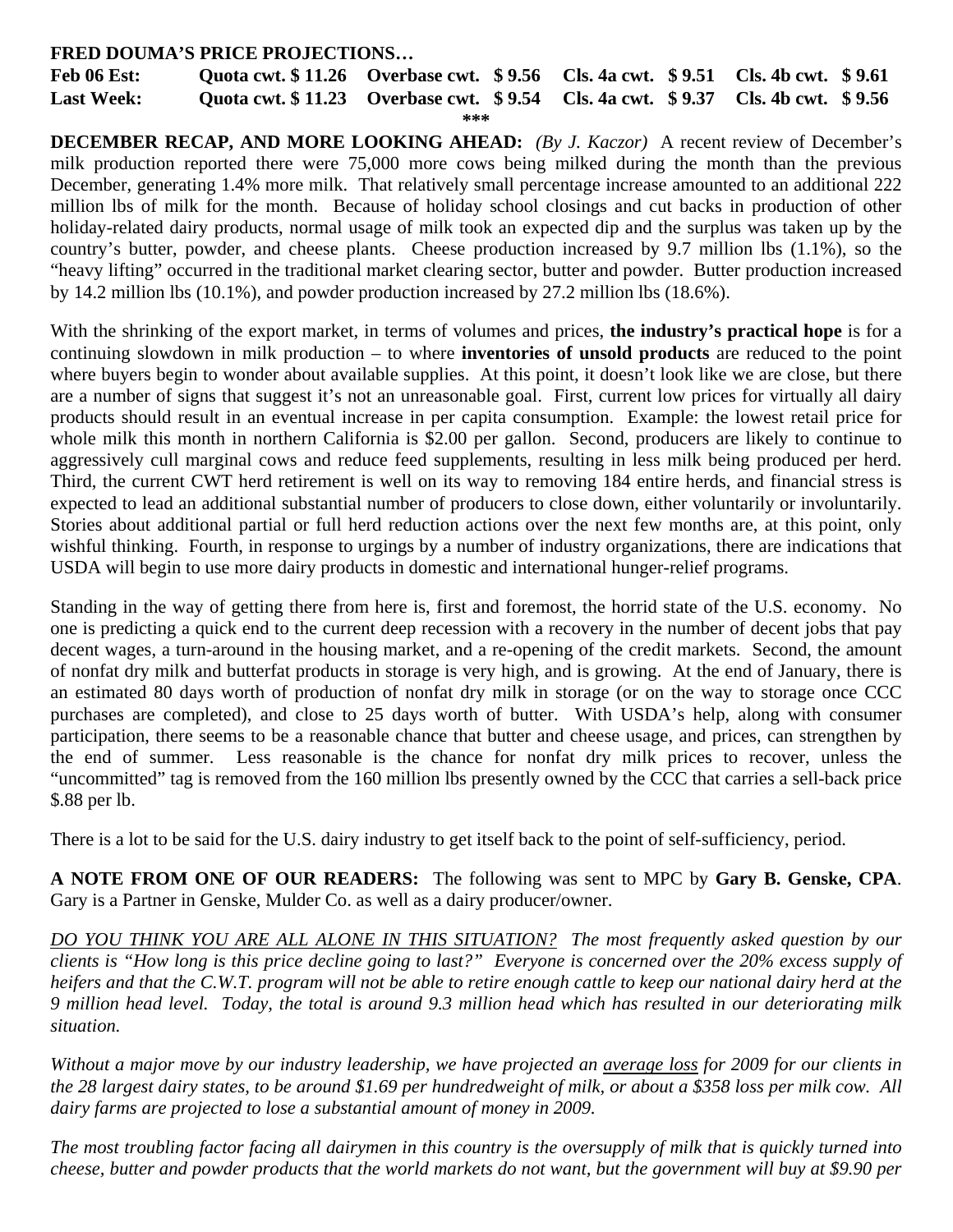*hundredweight. The answer to all of this – make the products that will sell in the world markets, or do not produce the excess milk and produce only what can be marketed domestically. Therefore producers can ask themselves this question: "Do you like the current milk production levels that will result in annual losses of \$2.00 to \$4.00 per hundredweight, or should all producers cut back production 3% - 4% from time to time and realize profits of \$2.00 to \$4.00 per hundredweight?"* 

**MANAGERS NOTE:** *(By Rob Vandenheuvel)* Much of the recent discussion in our industry has been focused on short-term fixes for the oversupply problem at hand (a large-scale herd retirement program by CWT, more products being exported through the Dairy Export Incentives Program, etc.). And while these discussions are certainly important, we can't let this opportunity pass without a serious discussion about fundamental adjustments to our industry that will address the boom/bust cycles we have found ourselves in. **This massive volatility, with times of record profitability followed by record levels of equity loss, is simply unsustainable**. If we only focus on short-term fixes that will get us out of the immediate crisis, we have truly failed as an industry and **history is destined to repeat itself**. *(If you have any doubts about history repeating itself, take a look at the article from our January 16th issue - http://www.milkproducerscouncil.org/predictable.htm. This current wreck was entirely predictable.)*

MPC really appreciates Gary's comments above. While the American dairy farmer is very independent, we need to be strategic as an industry in how we manage our growth going forward. What's that old quote from Ben Franklin? *"We must all hang together, or most assuredly we shall all hang separately."* We simply cannot afford, as an industry, to continue growing faster than the market can absorb, constantly subjecting ourselves to massive economic wrecks like we are currently experiencing. As it stands in our current regulated system, **there is simply no incentive for American producers to ever manage their milk supply** *(with the recent exception of California dairies operating in a cooperative with a base plan)*. If we are going to continue operating in a regulated pooling system – as I believe most producers want – we need to create real financial incentives for producers to manage their growth, keeping supply and demand in balance.

MPC has spent significant time in the past two years talking about the Growth Management Plan (GMP). As many of you know, this plan would keep our national milk supply in line with our demand, directly addressing the **single largest threat to our industry – extreme and unsustainable volatility**. If you haven't already heard about the GMP, I urge you to take a few minutes and browse the material on our website: http://www.milkproducerscouncil.org/GMP.htm. **Cornell University's Program on Dairy Markets and Policy is in the process of updating the modeling for the GMP, and in the near future, we will be sharing those results with you in this newsletter. So stay tuned…**

**CONGRESSMAN DEVIN NUNES (R-VISALIA) URGES ACTION ON WATER CRISIS IN CALIFORNIA:** *(By Rob Vandenheuvel)* Today, Rep. Devin Nunes sent the following letter to President Barack Obama and Governor Arnold Schwarzenegger, urging immediate action to address the impending water crisis in California. The letter can also be found at: http://www.milkproducerscouncil.org/020609nunesletter.pdf.

Dear President Obama and Governor Schwarzenegger:

The State of California is experiencing a disaster. The economy of the state is dependent on two major water supply projects that were designed and built in the middle of the Twentieth Century, the Central Valley Project (CVP) and the State Water Project (SWP). Collectively, these projects serve more than 25 million people in the San Francisco Bay Area and Southern California and serve more than three million acres of highly productive farmland. However, we have failed to invest in the infrastructure required to make these Projects capable of serving the current needs of the state. Moreover, our failure to invest in conveyance infrastructure in the Sacramento-San Joaquin Rivers Delta has subjected the CVP and SWP to severe restrictions under the Endangered Species Act. As a consequence, the people who rely on the CVP and SWP are facing unprecedented water supply shortages at the hands of policymakers.

For the first time in the history of the CVP, which is operated by the Bureau of Reclamation, agricultural water service contractors on the westside of the San Joaquin Valley will receive no water for the irrigation of nearly a